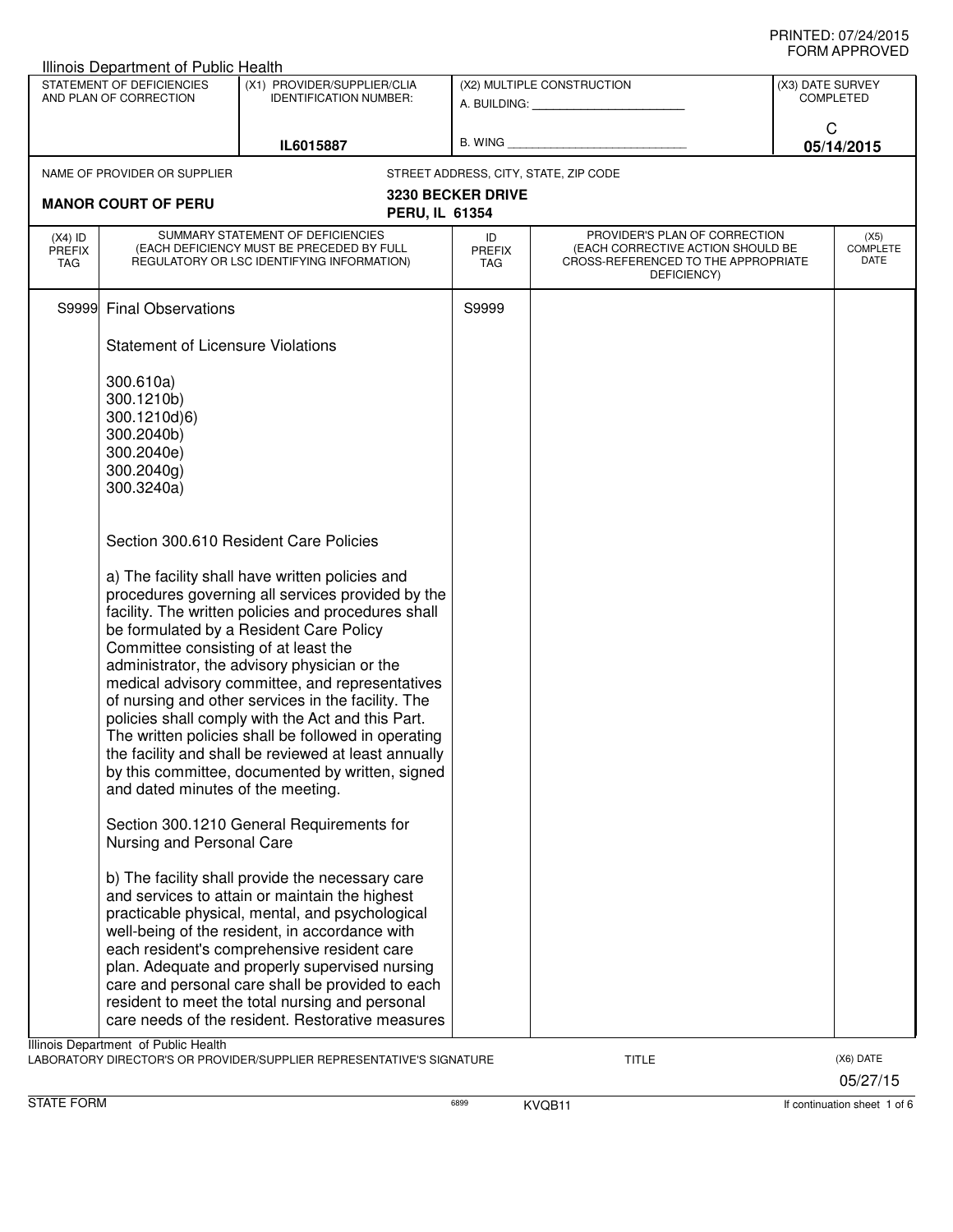| Illinois Department of Public Health                                                                                |                                                                                                                                                                                                                                                                                                   |                                                                                                                                                                                                                                                                                                                                                                             |                                   |                                                                                                                          |                                 |            |
|---------------------------------------------------------------------------------------------------------------------|---------------------------------------------------------------------------------------------------------------------------------------------------------------------------------------------------------------------------------------------------------------------------------------------------|-----------------------------------------------------------------------------------------------------------------------------------------------------------------------------------------------------------------------------------------------------------------------------------------------------------------------------------------------------------------------------|-----------------------------------|--------------------------------------------------------------------------------------------------------------------------|---------------------------------|------------|
| STATEMENT OF DEFICIENCIES<br>(X1) PROVIDER/SUPPLIER/CLIA<br>AND PLAN OF CORRECTION<br><b>IDENTIFICATION NUMBER:</b> |                                                                                                                                                                                                                                                                                                   | (X2) MULTIPLE CONSTRUCTION                                                                                                                                                                                                                                                                                                                                                  |                                   | (X3) DATE SURVEY<br><b>COMPLETED</b>                                                                                     |                                 |            |
|                                                                                                                     |                                                                                                                                                                                                                                                                                                   | A. BUILDING: A. BUILDING:                                                                                                                                                                                                                                                                                                                                                   |                                   | C                                                                                                                        |                                 |            |
|                                                                                                                     |                                                                                                                                                                                                                                                                                                   | IL6015887                                                                                                                                                                                                                                                                                                                                                                   | B. WING                           |                                                                                                                          |                                 | 05/14/2015 |
|                                                                                                                     | NAME OF PROVIDER OR SUPPLIER                                                                                                                                                                                                                                                                      |                                                                                                                                                                                                                                                                                                                                                                             |                                   | STREET ADDRESS, CITY, STATE, ZIP CODE                                                                                    |                                 |            |
|                                                                                                                     | <b>MANOR COURT OF PERU</b>                                                                                                                                                                                                                                                                        | <b>PERU, IL 61354</b>                                                                                                                                                                                                                                                                                                                                                       | <b>3230 BECKER DRIVE</b>          |                                                                                                                          |                                 |            |
| $(X4)$ ID<br><b>PREFIX</b><br>TAG                                                                                   | SUMMARY STATEMENT OF DEFICIENCIES<br>(EACH DEFICIENCY MUST BE PRECEDED BY FULL<br>REGULATORY OR LSC IDENTIFYING INFORMATION)                                                                                                                                                                      |                                                                                                                                                                                                                                                                                                                                                                             | ID<br><b>PREFIX</b><br><b>TAG</b> | PROVIDER'S PLAN OF CORRECTION<br>(EACH CORRECTIVE ACTION SHOULD BE<br>CROSS-REFERENCED TO THE APPROPRIATE<br>DEFICIENCY) | (X5)<br><b>COMPLETE</b><br>DATE |            |
| S9999                                                                                                               | Continued From page 1                                                                                                                                                                                                                                                                             |                                                                                                                                                                                                                                                                                                                                                                             | S9999                             |                                                                                                                          |                                 |            |
|                                                                                                                     | shall include, at a minimum, the following<br>procedures:                                                                                                                                                                                                                                         |                                                                                                                                                                                                                                                                                                                                                                             |                                   |                                                                                                                          |                                 |            |
|                                                                                                                     | Nursing and Personal Care                                                                                                                                                                                                                                                                         | Section 300.1210 General Requirements for                                                                                                                                                                                                                                                                                                                                   |                                   |                                                                                                                          |                                 |            |
|                                                                                                                     | d) Pursuant to subsection (a), general nursing<br>care shall include, at a minimum, the following<br>and shall be practiced on a 24-hour,<br>seven-day-a-week basis:                                                                                                                              |                                                                                                                                                                                                                                                                                                                                                                             |                                   |                                                                                                                          |                                 |            |
|                                                                                                                     | 6) All necessary precautions shall be taken to<br>assure that the residents' environment remains<br>as free of accident hazards as possible. All<br>nursing personnel shall evaluate residents to see<br>that each resident receives adequate supervision<br>and assistance to prevent accidents. |                                                                                                                                                                                                                                                                                                                                                                             |                                   |                                                                                                                          |                                 |            |
|                                                                                                                     | Section 300.2040 Diet Orders                                                                                                                                                                                                                                                                      |                                                                                                                                                                                                                                                                                                                                                                             |                                   |                                                                                                                          |                                 |            |
|                                                                                                                     | b) Physicians shall write a diet order, in the<br>medical record, for each resident indicating<br>whether the resident is to have a general or a<br>therapeutic diet. The diet shall be served as<br>ordered.                                                                                     |                                                                                                                                                                                                                                                                                                                                                                             |                                   |                                                                                                                          |                                 |            |
|                                                                                                                     | Section 300.2040 Diet Orders                                                                                                                                                                                                                                                                      |                                                                                                                                                                                                                                                                                                                                                                             |                                   |                                                                                                                          |                                 |            |
|                                                                                                                     | diet).                                                                                                                                                                                                                                                                                            | e) A therapeutic diet means a diet ordered by the<br>physician as part of a treatment for a disease or<br>clinical condition, to eliminate or decrease certain<br>substances in the diet (e.g., sodium) or to<br>increase certain substances in the diet (e.g.,<br>potassium), or to provide food in a form that the<br>resident is able to eat (e.g., mechanically altered |                                   |                                                                                                                          |                                 |            |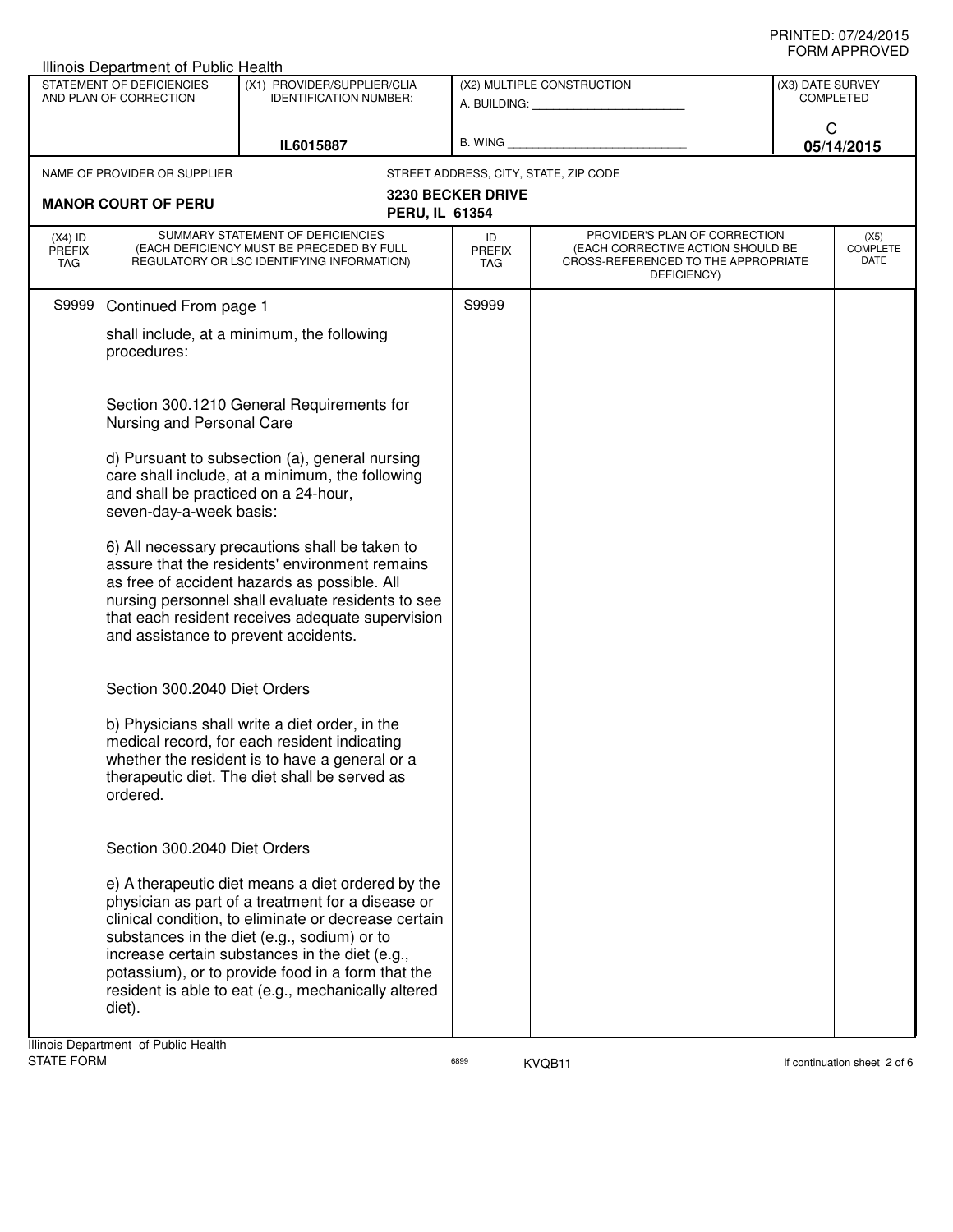| Illinois Department of Public Health                                                                                |                                                                                                                                                                                                                                                                                                                                                                                                                                                                                 |                                                         |                                   |                                                                                                                          |            |                                 |
|---------------------------------------------------------------------------------------------------------------------|---------------------------------------------------------------------------------------------------------------------------------------------------------------------------------------------------------------------------------------------------------------------------------------------------------------------------------------------------------------------------------------------------------------------------------------------------------------------------------|---------------------------------------------------------|-----------------------------------|--------------------------------------------------------------------------------------------------------------------------|------------|---------------------------------|
| STATEMENT OF DEFICIENCIES<br>(X1) PROVIDER/SUPPLIER/CLIA<br>AND PLAN OF CORRECTION<br><b>IDENTIFICATION NUMBER:</b> |                                                                                                                                                                                                                                                                                                                                                                                                                                                                                 | (X2) MULTIPLE CONSTRUCTION<br>A. BUILDING: A. BUILDING: |                                   | (X3) DATE SURVEY<br><b>COMPLETED</b>                                                                                     |            |                                 |
|                                                                                                                     |                                                                                                                                                                                                                                                                                                                                                                                                                                                                                 |                                                         |                                   | C                                                                                                                        |            |                                 |
|                                                                                                                     |                                                                                                                                                                                                                                                                                                                                                                                                                                                                                 | IL6015887                                               | B. WING                           |                                                                                                                          | 05/14/2015 |                                 |
|                                                                                                                     | NAME OF PROVIDER OR SUPPLIER                                                                                                                                                                                                                                                                                                                                                                                                                                                    |                                                         |                                   | STREET ADDRESS, CITY, STATE, ZIP CODE                                                                                    |            |                                 |
|                                                                                                                     | <b>MANOR COURT OF PERU</b>                                                                                                                                                                                                                                                                                                                                                                                                                                                      |                                                         | <b>3230 BECKER DRIVE</b>          |                                                                                                                          |            |                                 |
|                                                                                                                     |                                                                                                                                                                                                                                                                                                                                                                                                                                                                                 | <b>PERU, IL 61354</b>                                   |                                   |                                                                                                                          |            |                                 |
| $(X4)$ ID<br><b>PREFIX</b><br>TAG                                                                                   | SUMMARY STATEMENT OF DEFICIENCIES<br>(EACH DEFICIENCY MUST BE PRECEDED BY FULL<br>REGULATORY OR LSC IDENTIFYING INFORMATION)                                                                                                                                                                                                                                                                                                                                                    |                                                         | ID<br><b>PREFIX</b><br><b>TAG</b> | PROVIDER'S PLAN OF CORRECTION<br>(EACH CORRECTIVE ACTION SHOULD BE<br>CROSS-REFERENCED TO THE APPROPRIATE<br>DEFICIENCY) |            | (X5)<br><b>COMPLETE</b><br>DATE |
| S9999                                                                                                               | Continued From page 2                                                                                                                                                                                                                                                                                                                                                                                                                                                           |                                                         | S9999                             |                                                                                                                          |            |                                 |
|                                                                                                                     | Section 300.2040 Diet Orders                                                                                                                                                                                                                                                                                                                                                                                                                                                    |                                                         |                                   |                                                                                                                          |            |                                 |
|                                                                                                                     | g) The kinds and variations of prescribed<br>therapeutic diets shall be available in the kitchen.<br>If separate menus are not planned for each<br>specific diet, diet information for each specific<br>type, in a form easily understood by staff, shall be<br>available in a convenient location in the kitchen.                                                                                                                                                              |                                                         |                                   |                                                                                                                          |            |                                 |
|                                                                                                                     | Section 300.3240 Abuse and Neglect<br>a) An owner, licensee, administrator, employee or<br>agent of a facility shall not abuse or neglect a<br>resident.                                                                                                                                                                                                                                                                                                                        |                                                         |                                   |                                                                                                                          |            |                                 |
|                                                                                                                     | These Regulations were not met as evidenced<br>by:                                                                                                                                                                                                                                                                                                                                                                                                                              |                                                         |                                   |                                                                                                                          |            |                                 |
|                                                                                                                     | Based on interview and record review, the facility<br>failed to serve food in a form to meet the<br>resident's needs and the resident's Physician<br>Orders for a mechanically altered diet for one of<br>three residents (R2) reviewed for diet orders in a<br>sample of three. This failure resulted in R2<br>choking on a piece of cut up chicken nugget and<br>having to be transported to the local area hospital<br>and admitted with foreign body airway<br>obstruction. |                                                         |                                   |                                                                                                                          |            |                                 |
|                                                                                                                     | Findings include:                                                                                                                                                                                                                                                                                                                                                                                                                                                               |                                                         |                                   |                                                                                                                          |            |                                 |
|                                                                                                                     | The facility's incident notification to the State<br>Agency, dated 5/2/15, documents on 5/1/15, R2<br>had a choking episode during the evening meal.<br>This same notification documents that R2 started<br>to have increased respiratory distress at 4:00 AM<br>requiring transportation to the local area hospital<br>Ilinois Denartment, of Public Health                                                                                                                    |                                                         |                                   |                                                                                                                          |            |                                 |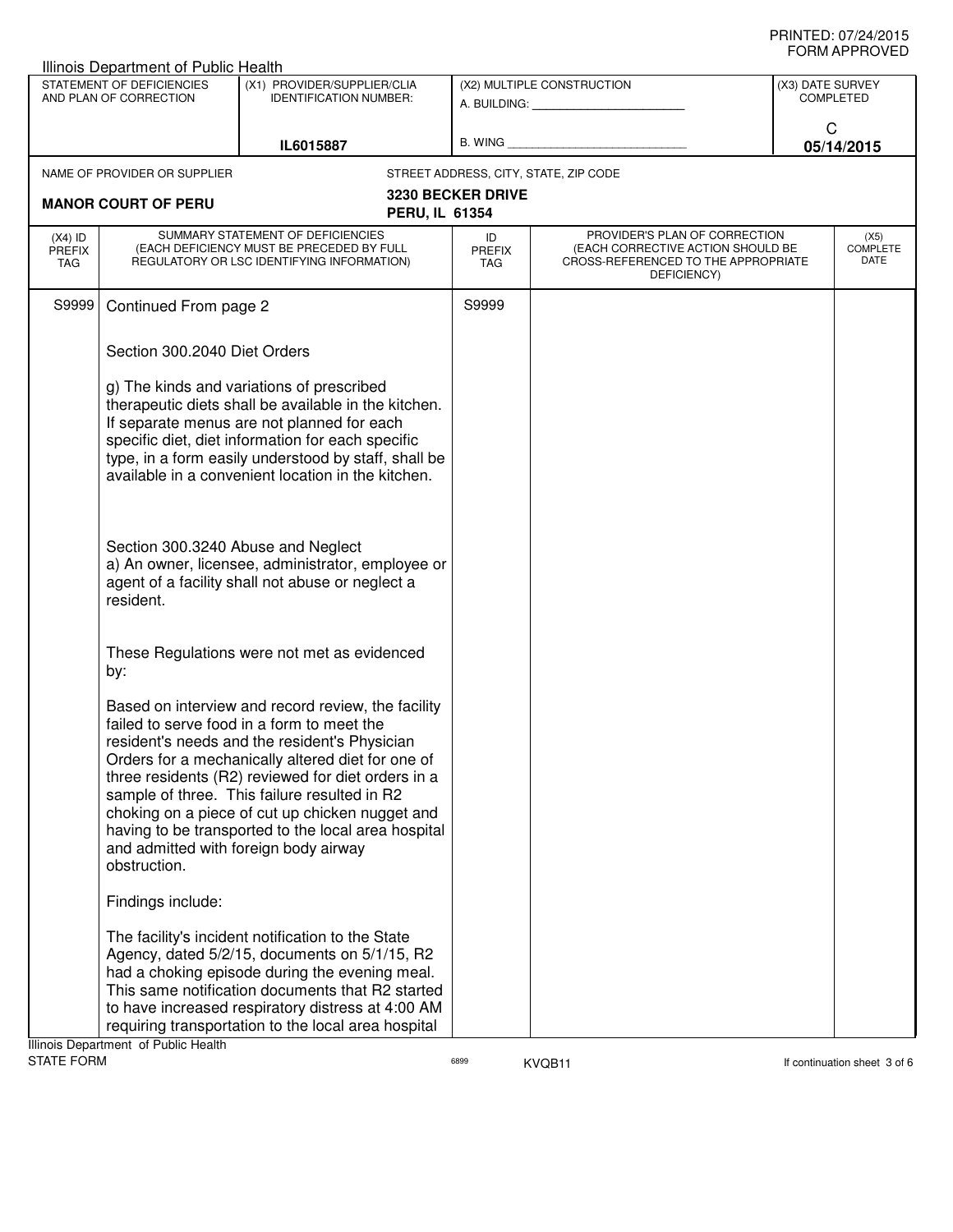|                                                                                                                                                                                                                                                                                                                                                                                                                                                                                                                                     | Illinois Department of Public Health                                    |                                                                                                                                                                                                                                                                                                                                                                                                                                                                                                                                                                                        |                            |                                                                                                                          |                  |                                 |
|-------------------------------------------------------------------------------------------------------------------------------------------------------------------------------------------------------------------------------------------------------------------------------------------------------------------------------------------------------------------------------------------------------------------------------------------------------------------------------------------------------------------------------------|-------------------------------------------------------------------------|----------------------------------------------------------------------------------------------------------------------------------------------------------------------------------------------------------------------------------------------------------------------------------------------------------------------------------------------------------------------------------------------------------------------------------------------------------------------------------------------------------------------------------------------------------------------------------------|----------------------------|--------------------------------------------------------------------------------------------------------------------------|------------------|---------------------------------|
|                                                                                                                                                                                                                                                                                                                                                                                                                                                                                                                                     | STATEMENT OF DEFICIENCIES<br>AND PLAN OF CORRECTION                     | (X1) PROVIDER/SUPPLIER/CLIA<br><b>IDENTIFICATION NUMBER:</b>                                                                                                                                                                                                                                                                                                                                                                                                                                                                                                                           |                            | (X2) MULTIPLE CONSTRUCTION                                                                                               | (X3) DATE SURVEY | <b>COMPLETED</b>                |
|                                                                                                                                                                                                                                                                                                                                                                                                                                                                                                                                     |                                                                         |                                                                                                                                                                                                                                                                                                                                                                                                                                                                                                                                                                                        |                            | A. BUILDING: A. BUILDING:                                                                                                | C                |                                 |
|                                                                                                                                                                                                                                                                                                                                                                                                                                                                                                                                     |                                                                         | IL6015887                                                                                                                                                                                                                                                                                                                                                                                                                                                                                                                                                                              | B. WING                    |                                                                                                                          |                  | 05/14/2015                      |
|                                                                                                                                                                                                                                                                                                                                                                                                                                                                                                                                     | NAME OF PROVIDER OR SUPPLIER                                            |                                                                                                                                                                                                                                                                                                                                                                                                                                                                                                                                                                                        |                            | STREET ADDRESS, CITY, STATE, ZIP CODE                                                                                    |                  |                                 |
|                                                                                                                                                                                                                                                                                                                                                                                                                                                                                                                                     | <b>MANOR COURT OF PERU</b>                                              |                                                                                                                                                                                                                                                                                                                                                                                                                                                                                                                                                                                        | <b>3230 BECKER DRIVE</b>   |                                                                                                                          |                  |                                 |
|                                                                                                                                                                                                                                                                                                                                                                                                                                                                                                                                     |                                                                         | PERU, IL 61354                                                                                                                                                                                                                                                                                                                                                                                                                                                                                                                                                                         |                            |                                                                                                                          |                  |                                 |
| $(X4)$ ID<br><b>PREFIX</b><br><b>TAG</b>                                                                                                                                                                                                                                                                                                                                                                                                                                                                                            |                                                                         | SUMMARY STATEMENT OF DEFICIENCIES<br>(EACH DEFICIENCY MUST BE PRECEDED BY FULL<br>REGULATORY OR LSC IDENTIFYING INFORMATION)                                                                                                                                                                                                                                                                                                                                                                                                                                                           | ID<br><b>PREFIX</b><br>TAG | PROVIDER'S PLAN OF CORRECTION<br>(EACH CORRECTIVE ACTION SHOULD BE<br>CROSS-REFERENCED TO THE APPROPRIATE<br>DEFICIENCY) |                  | (X5)<br><b>COMPLETE</b><br>DATE |
| S9999                                                                                                                                                                                                                                                                                                                                                                                                                                                                                                                               | Continued From page 3                                                   |                                                                                                                                                                                                                                                                                                                                                                                                                                                                                                                                                                                        | S9999                      |                                                                                                                          |                  |                                 |
|                                                                                                                                                                                                                                                                                                                                                                                                                                                                                                                                     | obstruction.                                                            | and admitted related to a foreign body airway                                                                                                                                                                                                                                                                                                                                                                                                                                                                                                                                          |                            |                                                                                                                          |                  |                                 |
|                                                                                                                                                                                                                                                                                                                                                                                                                                                                                                                                     | will not tolerate."                                                     | R2's Nursing Progress Note, dated 5/2/15 at 4:25<br>AM, states, "Resident in bed with head of bed<br>elevated to approximately 45 degrees. Calls for<br>'Nurse, nurse' with labored respirations of 40.<br>Barking quality noted. Vital Signs: 98.4, 100, 40,<br>160/90. Assistance provided to sit up at bedside.<br>Oxygen titrated to four liters (L) with little effect on<br>saturation with peripheral capillary oxygen<br>saturation: 85% on 4 L oxygen. 911 called at this<br>time to transport to emergency room. Resident<br>on 6 L oxygen with non rebreather attempted but |                            |                                                                                                                          |                  |                                 |
| The local area hospital History and Physical<br>Examination, dated 5/2/15, states, "History of<br>Present Illness: The patient had some dinner<br>yesterday and as per nursing home facility the<br>patient was brought in early morning today to be<br>evaluated since the patient was having a lot of<br>shortness of breath. In the Emergency Room it<br>was noted that the patient actually had a chicken<br>nugget which was taken out by forceps. The<br>patient saturation was in the low 80's at the time<br>of admission." |                                                                         |                                                                                                                                                                                                                                                                                                                                                                                                                                                                                                                                                                                        |                            |                                                                                                                          |                  |                                 |
|                                                                                                                                                                                                                                                                                                                                                                                                                                                                                                                                     |                                                                         | The local area hospital Discharge Summary,<br>dated 5/7/15 states, "(This patient) was admitted<br>with upper airway obstruction. (R2) had a chicken<br>nugget removed by forceps in the Emergency<br>Room by the Emergency Room physician. (R2's)<br>white blood cell count on admission was 27,000.<br>Upon discharge normal at 10,000 (patient was<br>started on Levequin, Flagyl, and Intravenous<br>Zosyn antibiotics for post-obstructive pneumonia."                                                                                                                            |                            |                                                                                                                          |                  |                                 |
|                                                                                                                                                                                                                                                                                                                                                                                                                                                                                                                                     | stated, "Mechanical Soft Diet."<br>Illinois Department of Public Health | R2's Physician Order Sheet/POS on 5/1/15                                                                                                                                                                                                                                                                                                                                                                                                                                                                                                                                               |                            |                                                                                                                          |                  |                                 |
| <b>STATE FORM</b>                                                                                                                                                                                                                                                                                                                                                                                                                                                                                                                   |                                                                         |                                                                                                                                                                                                                                                                                                                                                                                                                                                                                                                                                                                        | 6899                       | KVQB11                                                                                                                   |                  | If continuation sheet 4 of 6    |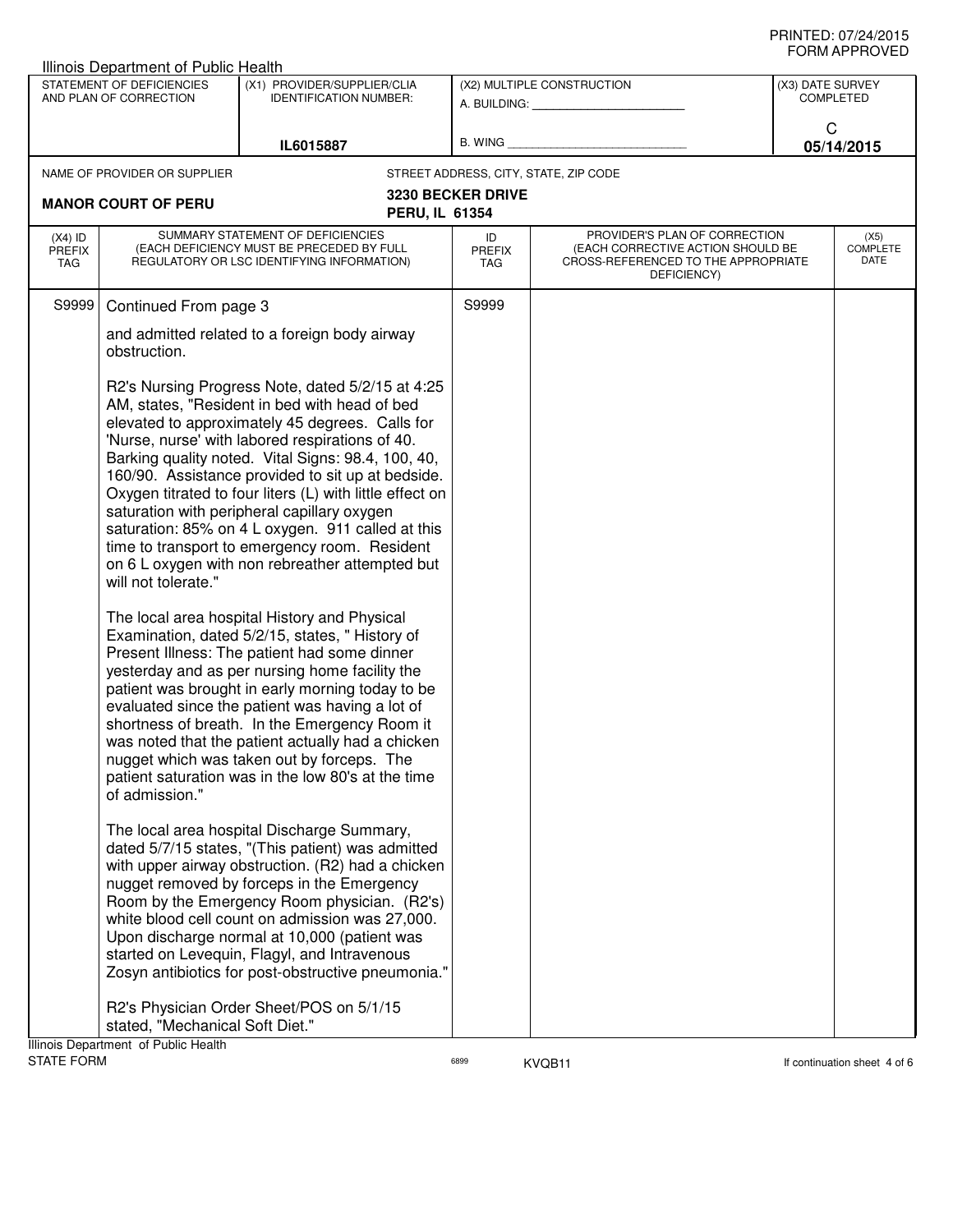## PRINTED: 07/24/2015 FORM APPROVED

| Illinois Department of Public Health                |                                                                                                                              |                                                                                                                                                                                                                                                                                                                                                                                                                                                                                                                                                                                                                                                                                                                                                                                                                            |                            |                                                                                                                                              |                                      |                                 |
|-----------------------------------------------------|------------------------------------------------------------------------------------------------------------------------------|----------------------------------------------------------------------------------------------------------------------------------------------------------------------------------------------------------------------------------------------------------------------------------------------------------------------------------------------------------------------------------------------------------------------------------------------------------------------------------------------------------------------------------------------------------------------------------------------------------------------------------------------------------------------------------------------------------------------------------------------------------------------------------------------------------------------------|----------------------------|----------------------------------------------------------------------------------------------------------------------------------------------|--------------------------------------|---------------------------------|
| STATEMENT OF DEFICIENCIES<br>AND PLAN OF CORRECTION |                                                                                                                              | (X1) PROVIDER/SUPPLIER/CLIA<br><b>IDENTIFICATION NUMBER:</b>                                                                                                                                                                                                                                                                                                                                                                                                                                                                                                                                                                                                                                                                                                                                                               |                            | (X2) MULTIPLE CONSTRUCTION<br>A. BUILDING: A SALE AND THE SALE AND THE SALE AND THE SALE AND THE SALE AND THE SALE AND THE SALE AND THE SALE | (X3) DATE SURVEY<br><b>COMPLETED</b> |                                 |
|                                                     |                                                                                                                              | IL6015887                                                                                                                                                                                                                                                                                                                                                                                                                                                                                                                                                                                                                                                                                                                                                                                                                  | B. WING                    |                                                                                                                                              | C                                    | 05/14/2015                      |
|                                                     | NAME OF PROVIDER OR SUPPLIER                                                                                                 |                                                                                                                                                                                                                                                                                                                                                                                                                                                                                                                                                                                                                                                                                                                                                                                                                            |                            | STREET ADDRESS, CITY, STATE, ZIP CODE                                                                                                        |                                      |                                 |
|                                                     | <b>MANOR COURT OF PERU</b>                                                                                                   | PERU, IL 61354                                                                                                                                                                                                                                                                                                                                                                                                                                                                                                                                                                                                                                                                                                                                                                                                             | <b>3230 BECKER DRIVE</b>   |                                                                                                                                              |                                      |                                 |
| $(X4)$ ID<br><b>PREFIX</b><br>TAG                   | SUMMARY STATEMENT OF DEFICIENCIES<br>(EACH DEFICIENCY MUST BE PRECEDED BY FULL<br>REGULATORY OR LSC IDENTIFYING INFORMATION) |                                                                                                                                                                                                                                                                                                                                                                                                                                                                                                                                                                                                                                                                                                                                                                                                                            | ID<br><b>PREFIX</b><br>TAG | PROVIDER'S PLAN OF CORRECTION<br>(EACH CORRECTIVE ACTION SHOULD BE<br>CROSS-REFERENCED TO THE APPROPRIATE<br>DEFICIENCY)                     |                                      | (X5)<br><b>COMPLETE</b><br>DATE |
| S9999                                               | Continued From page 4                                                                                                        |                                                                                                                                                                                                                                                                                                                                                                                                                                                                                                                                                                                                                                                                                                                                                                                                                            | S9999                      |                                                                                                                                              |                                      |                                 |
|                                                     | sauce.<br>dated 5/4/15, from E8 (Certified Nurse<br>other resident."                                                         | The facility's Diet Spreadsheet provided by E5<br>(Dietary Manager), undated, documents the<br>facility supper meal for 5/1/15 for the mechanical<br>soft diet order was ground chicken nuggets with<br>The facility's Diet Manual, undated, documents<br>that for the Mechanical Soft Diet, meat should be<br>ground and served with gravy or sauce.<br>The facility's witness investigation statement,<br>Assistant/CNA), who was involved with meal<br>assistance for R2 on 5/1/15, states, "(E8) knows<br>(R2) has a mechanical soft diet order. (E8) was<br>cutting up the chicken nuggets when the alarm on<br>another resident was sounding. (E8) stopped<br>cutting up the chicken and went to attend to the<br>The facility's witness investigation statement,<br>dated 5/4/15, from E7 (CNA), also involved with |                            |                                                                                                                                              |                                      |                                 |
|                                                     | of mechanical soft foods."                                                                                                   | meal preparation for R2, states, "(E7) knows that<br>(R2) is a mechanical soft diet(E7) served the<br>meal and the kitchen was not notified of the lack                                                                                                                                                                                                                                                                                                                                                                                                                                                                                                                                                                                                                                                                    |                            |                                                                                                                                              |                                      |                                 |
|                                                     | mechanical soft."                                                                                                            | On 5/12/15 at 2:03 PM, E7 (CNA) stated, "(R2) is<br>(on) a mechanical soft diet. When (R2) didn't like<br>the tuna sandwich, (E8) told me to get (R2)<br>chicken nuggets. I usually feed (R2) and (R2's)<br>meat is usually grounded up. I thought that if it<br>was cut small enough, it would count as                                                                                                                                                                                                                                                                                                                                                                                                                                                                                                                   |                            |                                                                                                                                              |                                      |                                 |
|                                                     |                                                                                                                              | On 5/12/15 at 11:55 am, E5 (Dietary Manager)<br>stated, "On 5/1/15, the chicken nugget was the<br>entree and tuna salad sandwiches were the<br>substitution meal. Usually the residents with a                                                                                                                                                                                                                                                                                                                                                                                                                                                                                                                                                                                                                             |                            |                                                                                                                                              |                                      |                                 |
|                                                     | Illinois Department of Public Health                                                                                         |                                                                                                                                                                                                                                                                                                                                                                                                                                                                                                                                                                                                                                                                                                                                                                                                                            |                            |                                                                                                                                              |                                      |                                 |